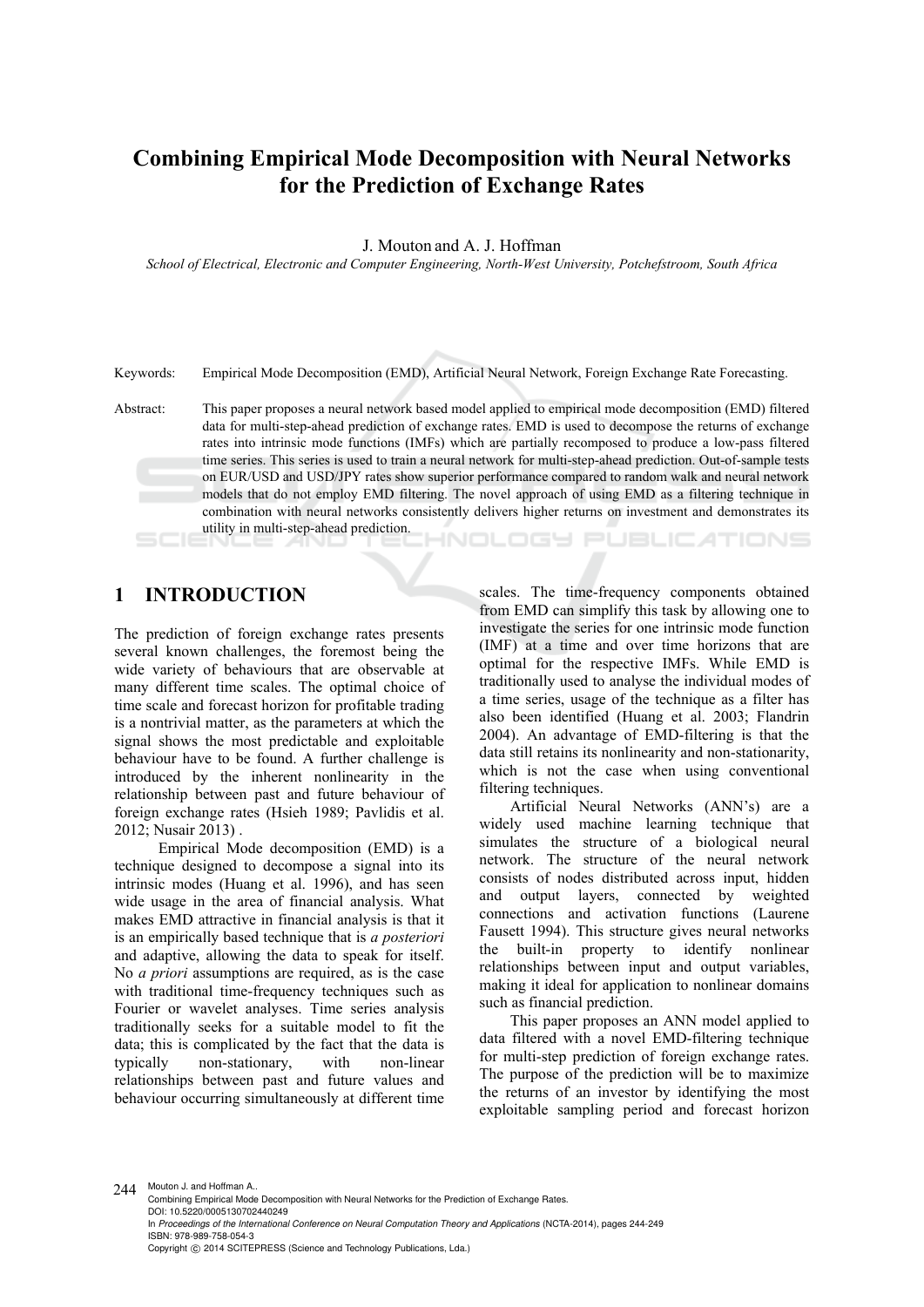using empirical methods. The training and input data will be filtered to suit the forecast horizon with the goal of improving the signal to noise ratio for the appropriate time scale. The EMD-filtered ANN model will be tested on out of sample exchange rates, and will be compared with an ANN applied to unfiltered data and a random walk model in terms of accuracy of predictions and simulated returns on an investment. The proposed model will give insight into the ability of EMD-filters to improve exploitable prediction accuracy by attempting to increase the signal-to-noise ratio of the neural network's training data.

The rest of the paper is organized as follows: In Section 2 a survey of the literature on EMD-based machine learning is provided. Section 3 discusses the methodology of the proposed model. Section 4 describes the data, pre-processing, performance criteria and implementation of the proposed model. The experimental results are also given and discussed in Section 4. Section 5 concludes the paper. IENCE *A*ND ECHNO

# **2 LITERATURE SURVEY**

Machine learning techniques have been widely used to forecast foreign exchange rates since the early 1990's. For an overview of applications of machine learning techniques to exchange rate prediction, Imam's survey article is recommended (Imam, 2012).

Our literature survey will focus on the use of EMD in combination with machine learning in the area of financial prediction. Huang et al. investigated the use of EMD for analysis of non-stationary financial time series (Huang et al., 2003). They found that EMD with the Hilbert transform offered better temporal and frequency resolutions than Wavelet or Fourier analysis. The utility of EMD as a filter to separate and extract variability on different time scales was also noted. Wang examined the predictive capability of an EMD-based Support Vector Regression (SVR) model on the Shanghai Securities Index. The EMD-based model performed significantly better than the SVR model on its own for both singe-step-ahead and multi-step-ahead predictions (W. Wang et al., 2009). Several studies focused on forecasting exchange rates using EMDbased SVR models (Fu 2010; C. Lin et al., 2012; Cheng and Wei 2014). For each case the EMDbased model proved to have superior forecasting accuracy compared to non-EMD-based or statistical models. An EMD-based neural network was

designed in order to forecast financial crises using exchange rate data (Yu et al., 2010). The EMDbased model outperformed both statistical and neural network models in correctly identifying crises. Yang also used an EMD-based back propagation neural network model to forecast the daily NTD/USD rate, with the proposed model outperforming a random walk model for all performance evaluation criteria (Yang and H. Lin 2012). Two separate studies exist on the application of EMD and neural networks in order to forecast crude oil prices (Yu et al., 2008; Xiong et al., 2013). Yu et al. noted superior accuracy for one-step-ahead prediction, while Xiong found that the EMD model also proved to be more accurate for multi-step-ahead prediction.



### **3.1 Empirical Mode Decomposition**

EMD assumes that a signal is composed of a number of intrinsic mode oscillations with distinct frequency bands. These components, called Intrinsic Mode Functions (IMFs), superimpose upon each other in order to form the observable signal. An IMF is a signal that satisfies the following two conditions:

- 1) For the whole data set the difference in the number of extrema and zero crossings must be less than or equal to one.
- 2) At any point, the mean value of the envelope defined by the local maxima and the envelope defined by the local minima must be zero.

The sifting procedure used to decompose a signal  $x(t)$  into IMFs can be described in terms of the following steps:

- 1) Identify local extrema of  $x(t)$
- 2) Connect all local maxima using a cubic spline interpolate to obtain the upper envelope  $x_{up}(t)$ and connect the local minima using a cubic spline interpolate to obtain the lower envelope  $x_{low}(t)$
- 3) Obtain the mean envelope:

$$
m(t) = (x_{up}(t) + x_{low}(t))/2
$$
 (1)  
4) Extract the difference variable

$$
d(t) = x(t) - m(t)
$$
\n
$$
\tag{2}
$$

5) Check whether  $d(t)$  fulfils the above mentioned IMF conditions. If the conditions are met then  $d(t)$  is an IMF and  $x(t)$  must be replaced with the residual:

$$
r(t) = x(t) - d(t) \tag{3}
$$

If the conditions are not met, replace  $x(t)$  with dt and repeat from step 1.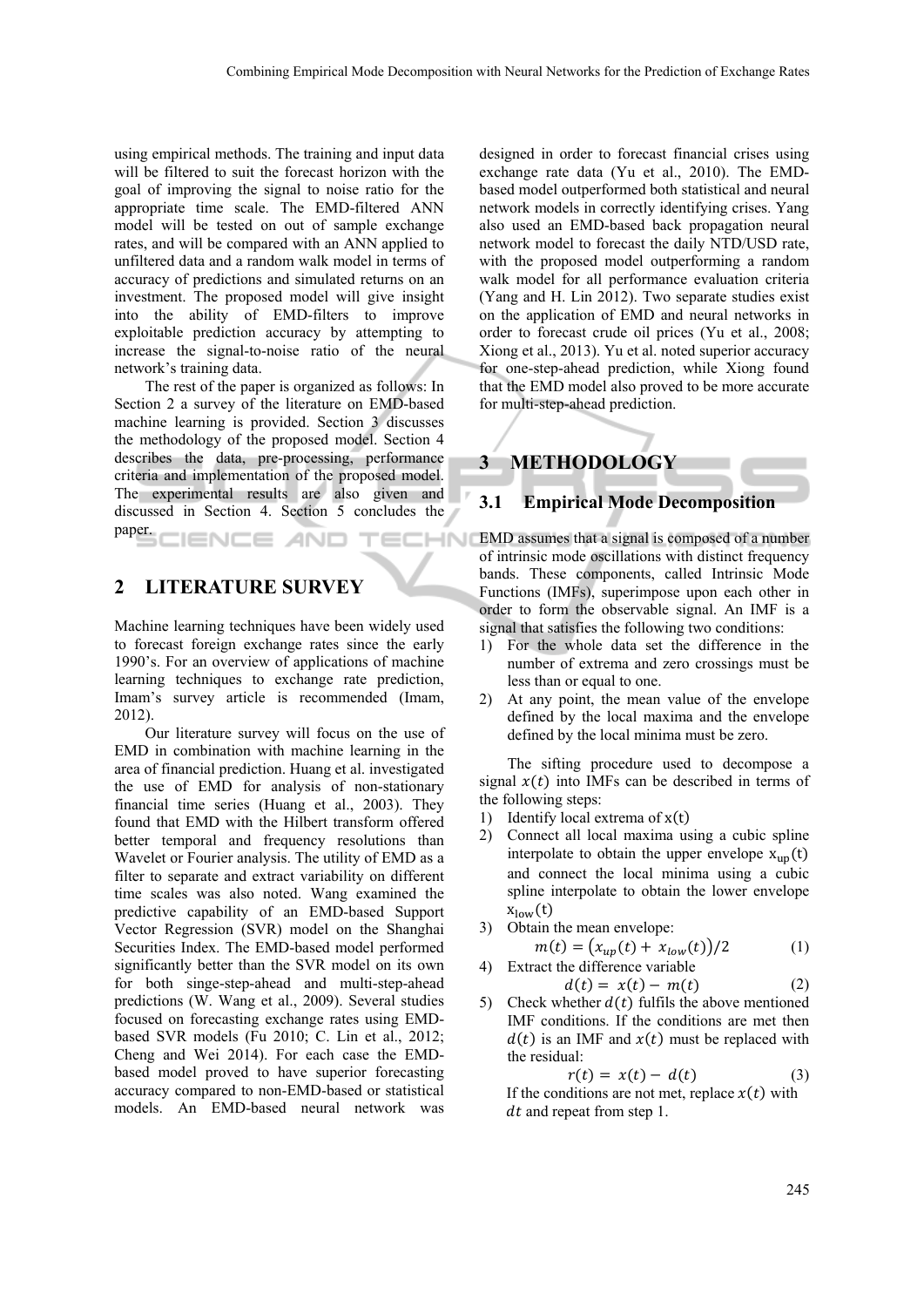6) Steps 1 through 5 are repeated until the residual meets the stopping condition, SC:

$$
\sum_{t=1}^{T} \frac{(d_j(t) - d_{j+1}(t))^2}{d_j^2(t)} < \mathcal{SC} \tag{4}
$$

where  $d_i(t)$  is the j<sup>th</sup> iteration's sifting result.

The sifting procedure described above produces IMFs, each with a distinct frequency band. This allows one to view the EMD technique as a filter bank, where each IMF is the product of a band pass filter that matches an inherent mode present in the signal (Flandrin, 2004).

#### **3.2 Artificial Neural Networks**

This study will use a three layer feed-forward neural network, which consists of the input, hidden and output layers. The input layer receives historic filtered exchange rate data. The hidden layer consists of 10 nodes, and the output layer is a single node for the predicted returns of exchange rate. The network will be trained using the Levenberg-Marquardt back-propagation algorithm. This algorithms seeks to optimise performance based on mean square error, and is accepted as one of the fastest back-propagation training algorithms.

#### **3.3 Proposed Model**

The proposed EMD-filtered ANN model is employed in order to do multi-step-ahead prediction with the purpose of exploitable trading on exchange rates. The procedure is shown in Figure 1 and consists of the following steps:



Figure 1: The proposed EMD-filtered ANN model.

Empirical Mode Decomposition of the data will decompose the time series into IMF's. A low-pass version of the signal is constructed by summation of  $IMF_i$  to  $IMF_n$  and the residue, where  $IMF_i$  is the IMF

with an oscillation period with at least half the length of the forecast horizon. This filtered signal is used to train the feed-forward neural network using a Levenberg-Marquardt algorithm. The neural network input data used for the out-of-sample prediction will be filtered in similar fashion. The predicted values will be compared to the actual exchange rate values with the performance criteria of root-mean-square-error, directional symmetry, correlation and simulated returns generated by a simple trading strategy.

## **4 EXPERIMENTAL RESULTS**

#### **4.1 Data and Pre-Processing**

In order to evaluate the forecasting performance of the proposed model, this study uses 30 minute sampled EUR/USD and USD/JPY closing rates from 1 January 2013 to 31 December 2013. All the rates are converted to normalised logarithmic returns, which is the fraction by which the current sample has changed compared to the previous sample, and is given by:

$$
ret_i = \ln\left(\frac{rate_i}{rate_{i-1}}\right) \tag{5}
$$

The data is divided into 12 months. The previous month is used as the training set, with the subsequent month used as the out of sample testing set. This results in 11 training sets (January to November) and 11 testing sets (February to December), each with 1010 observations composed of the 5 most recent available data samples. The number of training observations was chosen to be at least ten times the number of weighted connections in the neural network, while the number of samples to include per training observation was determined using autocorrelation and mutual information analyses. An average bid-ask spread for the period was obtained from the Straighthold Investment Group's LiteForex server. The bid-ask spread is used in the calculation of the simulated returns of the predicted time series.

#### **4.2 Performance Criteria**

Following other research in the area of exchange rate prediction (Tay and Cao 2001; Lu et al., 2009; C. Lin et al., 2012), the following criteria are evaluated in order to measure the performance of the predictive model: root-mean-square-error (RMSE) and directional symmetry (DS). Two further criteria are used in order to measure the exploitable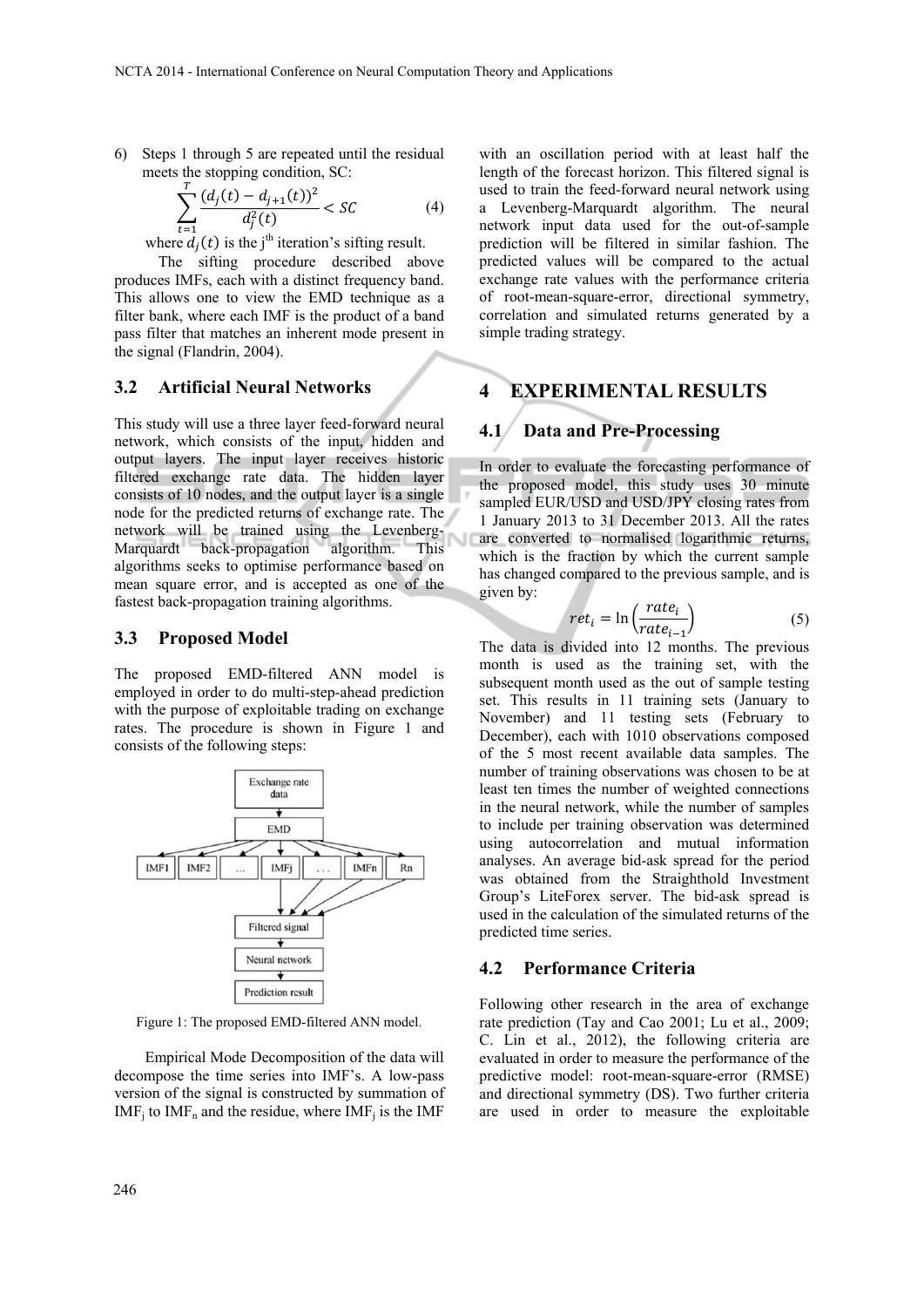predictability of the models. The first is the percentage correlation between the actual and predicted normalised returns (Corr). The second is the simulated return percentage for the time period if a trading strategy is implemented based on the predictions. The simulation of the returns is conducted in the following way, with an initial balance of 100:

- 1) Check whether the next predicted sample is expected to deliver a positive or negative return.
- 2) If the return is positive, take a long position. If the return is negative, take a short position.
- 3) If the position in step 2 has changed from the previous position, take into consideration the bid-ask spread of the exchange rate.
- 4) If a long position has been taken in step 2, calculate the returns for that step using the actual returns and the current balance. If a short position has been taken, the entire balance is withdrawn from the security and is kept unchanged, except for the bid-ask-spread where applicable.
- 5) Repeat steps 1 through 5 with the updated balance for the entire predicted series.
- 6) Calculate the percentage change between the initial and final balance. This is the simulated return for the time period.

The simulated returns (Ret) will give an indication of the out-of-sample exploitability of the model at the chosen sample rate and forecast horizon. Finally, the t-statistics for the returns generated by the prediction model are calculated using a two sample t-test between the returns of the models and the returns of the random walk.

## **4.3 EMD Filter**

The training and test input data must be filtered for the EMD-filtered ANN model. Firstly the normalised return time series is decomposed into IMF's using the EMD method described in Section 3.1. See Figure 2 for an example of a decomposed segment of the normalised EUR/USD returns.

The EMD filter works on the principle of recomposition of a subset of the IMFs. Each IMF can be seen as a band-passed component of the composite signal. For effective training of a neural network for multi-step-ahead prediction, it is necessary to design a Nyquist filter. This filter is a low-pass filter that cuts off at an oscillation period that is at least half the length of the forecast horizon. The recomposition of the remaining IMFs in a descending order will result in a low-passed filtered version of the original signal, and is illustrated in Figure 3.



Figure 2: EMD results for an extract of the normalised EUR/USD returns.

## **4.4 Forecasting Results**

The forecasting results of the proposed EMDfiltered ANN model are compared to a random walk and an unfiltered ANN model. The models are compared based on the performance criteria of the out of sample prediction of the EUR/USD and USD/JPY exchange rates. Table 1 shows the average monthly performance measurements that are calculated by comparing the actual and the predicted values of the EUR/USD exchange rate, while Table 2 shows the average monthly performance measurements of the USD/JPY exchange rate. The choice of forecast horizons stems from an analysis of the frequencies found consistently in the IMFs at the current sample rate.

## **4.5 Findings**

After analysis of the experimental results, the findings are as follows:

- The EMD-filtered ANN model outperforms the ANN and the random walk models in terms of directional symmetry, correlation and simulated returns for both exchange rates and all forecast horizons.
- The USD/JPY exchange rate offers higher returns, which could indicate larger movements or decreased market efficiency.
- As the forecast horizon lengthens, some of the exploitable price movements are lost due to less frequent trading.
- The t-test at a significance level of 0.05 rejects the similarity in returns between the proposed EMD-filtered ANN model and the random walk model.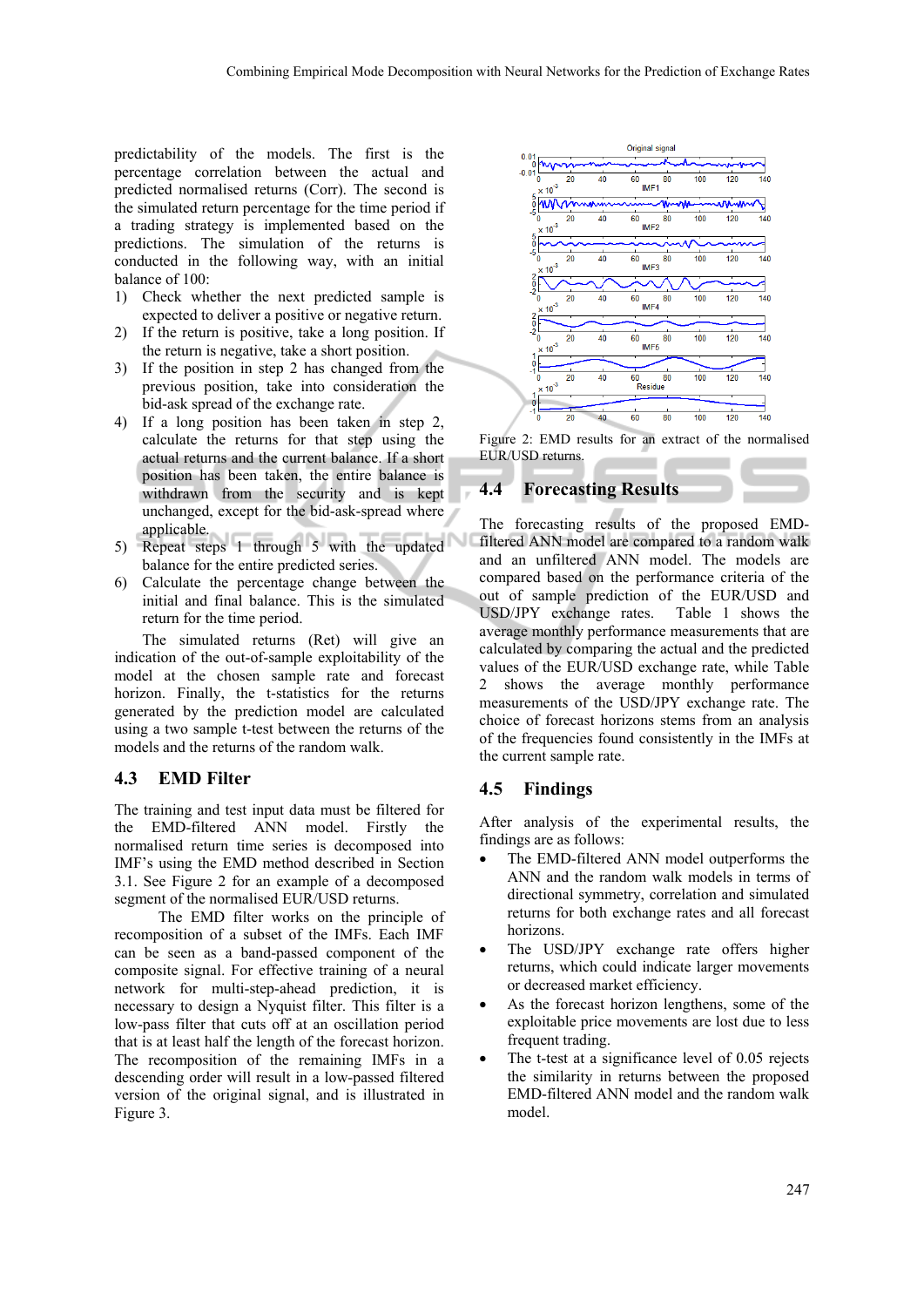

Figure 3: Recomposition of EUR/USD IMFs at different levels resulting in different low-pass filtered versions of the original signal.

Table 1: Average monthly exchange rate forecasting results of the EMD-filtered ANN, ANN and random walk models for the 30 minute EUR/USD exchange rate. HN.

|  | Table 2: Average monthly exchange rate forecasting   |  |  |  |
|--|------------------------------------------------------|--|--|--|
|  | results of the EMD-filtered ANN, ANN and random walk |  |  |  |
|  | models for the 30 minute USD/JPY exchange rate.      |  |  |  |

| 1.5 Hour forecast horizon                      |                                                |                           |           |           |                   |  |  |
|------------------------------------------------|------------------------------------------------|---------------------------|-----------|-----------|-------------------|--|--|
|                                                | Average maximum possible                       |                           |           | 9.8971    |                   |  |  |
|                                                | monthly returns(%)                             |                           |           |           |                   |  |  |
| Model                                          | <b>RMSE</b>                                    | DS(%                      | Corr      | $Ret(\%)$ | t-value           |  |  |
| EMD-filter<br><b>ANN</b>                       | 0.0012                                         | 63.93                     | 0.3503    | 1.9046    | 6.385<br>8        |  |  |
| <b>ANN</b>                                     | 0.0013                                         | 56.28                     | $-0.0174$ | $-1.7120$ | 2.913<br>8        |  |  |
| Random<br>Walk                                 | 0.0014                                         | 40.40                     | $-0.0044$ | $-3.7652$ | $\theta$          |  |  |
|                                                |                                                | 4.5 Hour forecast horizon |           |           |                   |  |  |
|                                                | Average maximum possible<br>monthly returns(%) |                           | 6.6964    |           |                   |  |  |
| Model                                          | <b>RMSE</b>                                    | $DS(\% )$                 | Corr      | $Ret(\%)$ | t-value           |  |  |
| EMD-filter<br><b>ANN</b>                       | 0.0021                                         | 65.18                     | 0.2611    | 1.3721    | 5.987<br>5        |  |  |
| <b>ANN</b>                                     | 0.0021                                         | 54.95                     | 0.0417    | $-0.6215$ | 1.894<br>1        |  |  |
| Random<br>Walk                                 | 0.0022                                         | 45.29                     | $-0.0376$ | $-1.8045$ | $\theta$          |  |  |
| 11 Hour forecast horizon                       |                                                |                           |           |           |                   |  |  |
| Average maximum possible<br>monthly returns(%) |                                                |                           | 4.9623    |           |                   |  |  |
| Model                                          | <b>RMSE</b>                                    | $DS(\% )$                 | Corr      | $Ret(\%)$ | t-value           |  |  |
| EMD-filter<br><b>ANN</b>                       | 0.0032                                         | 66.87                     | 0.3618    | 1.5141    | 3.039<br>$\theta$ |  |  |
| <b>ANN</b>                                     | 0.0034                                         | 48.48                     | $-0.0913$ | $-0.4948$ | 0.721<br>8        |  |  |
| Random<br>Walk                                 | 0.0033                                         | 49.29                     | $-0.0129$ | $-0.0403$ | $\theta$          |  |  |
|                                                |                                                | 20 Hour forecast horizon  |           |           |                   |  |  |
| Average maximum possible<br>monthly returns(%) |                                                |                           | 3.9599    |           |                   |  |  |
| Model                                          | <b>RMSE</b>                                    | $DS(\% )$                 | Corr      | $Ret(\%)$ | t-value           |  |  |
| EMD-filter<br>ANN                              | 0.0045                                         | 65.53                     | 0.4852    | 1.5795    | 2.350<br>5        |  |  |
| <b>ANN</b>                                     | 0.0044                                         | 54.55                     | $-0.0518$ | $-0.2013$ | 0.283<br>1        |  |  |
| Random<br>Walk                                 | 0.0042                                         | 53.03                     | 0.0504    | 0.0014    | $\mathbf{0}$      |  |  |

| 1.5 Hour forecast horizon                      |                                                     |                           |           |           |            |  |
|------------------------------------------------|-----------------------------------------------------|---------------------------|-----------|-----------|------------|--|
|                                                | Average maximum possible<br>monthly returns( $\%$ ) |                           | 20 03 62  |           |            |  |
| Model                                          | <b>RMSE</b>                                         | $DS(\% )$                 | Corr      | $Ret(\%)$ | t-value    |  |
| <b>EMD-filter</b><br><b>ANN</b>                | 0.0017                                              | 64.52                     | 0.3647    | 5.8295    | 6.717<br>9 |  |
| <b>ANN</b>                                     | 0.0018                                              | 52.75                     | 0.0261    | $-2.2571$ | 0.785<br>1 |  |
| Random<br>Walk                                 | 0.0021                                              | 40.42                     | $-0.0180$ | $-3.004$  | $\theta$   |  |
|                                                |                                                     | 4.5 Hour forecast horizon |           |           |            |  |
| Average maximum possible<br>monthly returns(%) |                                                     |                           | 12.4100   |           |            |  |
| Model                                          | <b>RMSE</b>                                         | DS(%                      | Corr      | $Ret(\%)$ | t-value    |  |
| EMD-filter<br><b>ANN</b>                       | 0.0029                                              | 62.66                     | 0.38110   | 3.7767    | 4.692<br>6 |  |
| <b>ANN</b>                                     | 0.0031                                              | 51.54                     | 0.0304    | 0.0199    | 1.042<br>8 |  |
| Random<br>Walk                                 | 0.0032                                              | 45.70                     | $-0.0090$ | $-1.0180$ | $\theta$   |  |
| 11 Hour forecast horizon                       |                                                     |                           |           |           |            |  |
|                                                | Average maximum possible<br>monthly returns(%)      |                           | 8.5538    |           |            |  |
| Model                                          | <b>RMSE</b>                                         | $DS(\% )$                 | Corr      | $Ret(\%)$ | t-value    |  |
| <b>EMD-filter</b><br><b>ANN</b>                | 0.0044                                              | 64.44                     | 0.4526    | 3.5785    | 4.157<br>7 |  |
| <b>ANN</b>                                     | 0.0048                                              | 49.4949                   | $-0.0334$ | 1.2897    | 0.957<br>6 |  |
| Random<br>Walk                                 | 0.0047                                              | 42.02                     | 0.0107    | 0.3441    | $\theta$   |  |
|                                                |                                                     | 20 Hour forecast horizon  |           |           |            |  |
| Average maximum possible<br>monthly returns(%) |                                                     |                           | 6.9709    |           |            |  |
| Model                                          | <b>RMSE</b>                                         | $DS(\% )$                 | Corr      | $Ret(\%)$ | t-value    |  |
| EMD-filter<br><b>ANN</b>                       | 0.0078                                              | 68.18                     | 0.4193    | 3.4000    | 2.306<br>9 |  |
| <b>ANN</b>                                     | 0.0068                                              | 51.5152                   | 0.0133    | 0.1846    | 0.656<br>4 |  |
| Random<br>Walk                                 | 0.0033                                              | 50.00                     | 0.0566    | 0.6990    | $\theta$   |  |